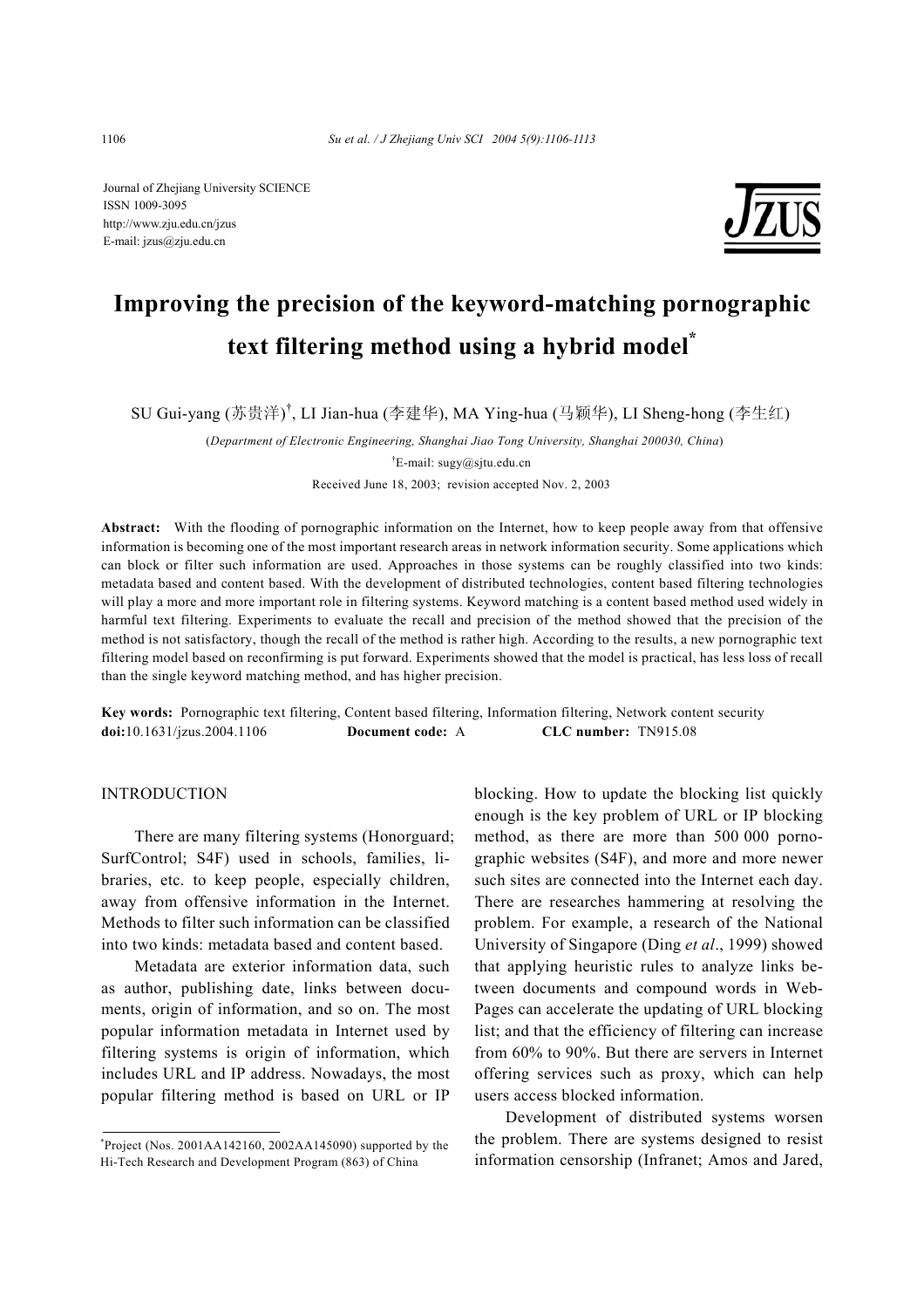2002; Waldman *et al*., 2000; Waldman and Mazieres, 2001), which can hide information metadata such as origin and author to make metadata based filtering method useless. Therefore, analyzing the information content is of great importance for the filtering task in such systems.

A large number of existing systems deal with the filtering of pornographic information. Other information being filtered also include information on violence, drug abuse, etc. Our research here focuses on filtering Chinese pornographic text, which is the most popular and the most easily produced type of information crammed in the Internet. In pornographic text filtering, keyword matching is the most commonly used method of content based filtering in many filtering systems (S4F), but few literature dealing with the evaluation of this method are available, especially on its accuracy. So, several experiments were conducted to roughly evaluate the performance of keyword matching. Based on the results of those experiments, a new content based system model for automatically filtering pornographic text is put forward. The validity of this system model had been confirmed.

The rest of this paper is organized as follows: In Section 2, results and analyses of experiments on keyword matching method are given. The new content based system model is introduced in Section 3. Experiments to confirm the validity of the new model and its analyses are presented in Section 4. The last section summarizes this paper and proposes future work.

## KEYWORD MATCHING METHOD

General steps of keyword matching are: (1) finding particular string (keyword) in text; (2) using heuristic rule (for example, Boolean) to judge whether the information should be filtered. The most simple heuristic rule is "Boolean And". If more than *N* (*N*>1) particular strings coexist in a text, the text will be considered as one which should be filtered. Particular strings can be words, phrases, sentences and even paragraphs. Particular strings and heuristic rules compose a profile of certain kind of information. The profile can be obtained manually or automatically, and there are various ways to complete the job.

Here, we use a lexicon as a profile of pornographic texts. If more than *N* (*N*>1) words in the lexicon appear in a text, the text is filtered. Eight-hundred and fifteen words listed in the lexicon are automatically extracted from 1600 pieces in the corpus (which is collected manually includes 4000 pieces of Chinese pornographic text in pure text format) of pornographic texts, and finally confirmed manually. The remaining 2400 pieces in the corpus are used to roughly calculate the recall of keyword matching method.

According to the number of times of a keyword appeared in pieces of corpus, 4 more lexicons are constructed from the 815 lexicon (lexicon containing 815 entries). If 236 words in the 815 lexicon appear in more than  $2.5\%$  (40=1600 $\times$ 0.025) of the pieces in the corpus, those words form a 236 lexicon. In a similar way, a lexicon with 154 entries includes words that appeared in more than 5% of the pieces, a lexicon with 78 entries includes words that appeared in more than 10% of the pieces, and a lexicon with 34 entries includes words that appeared in more than 20% of the pieces.

Two measures are borrowed from Information Retrieval to evaluate the performance of the keyword matching method: Recall and Precision (Rocchio, 1971). Precision is the proportion of examples filtered out positive by the system that should truly be filtered out. Recall is the proportion of positive examples filtered out positive by the system. Table 1 shows how to compute precision and recall.

|  | Table 1 How to compute precision and recall |  |  |
|--|---------------------------------------------|--|--|
|--|---------------------------------------------|--|--|

| Predicted classes                                               | Actual classes |        |  |  |
|-----------------------------------------------------------------|----------------|--------|--|--|
|                                                                 | Pornographic   | Others |  |  |
| Positive                                                        | a              | h      |  |  |
| Negative                                                        | C              | d      |  |  |
| Precision (P) = $\frac{a}{a+b}$<br>Recall $(R) = \frac{a}{a+c}$ |                |        |  |  |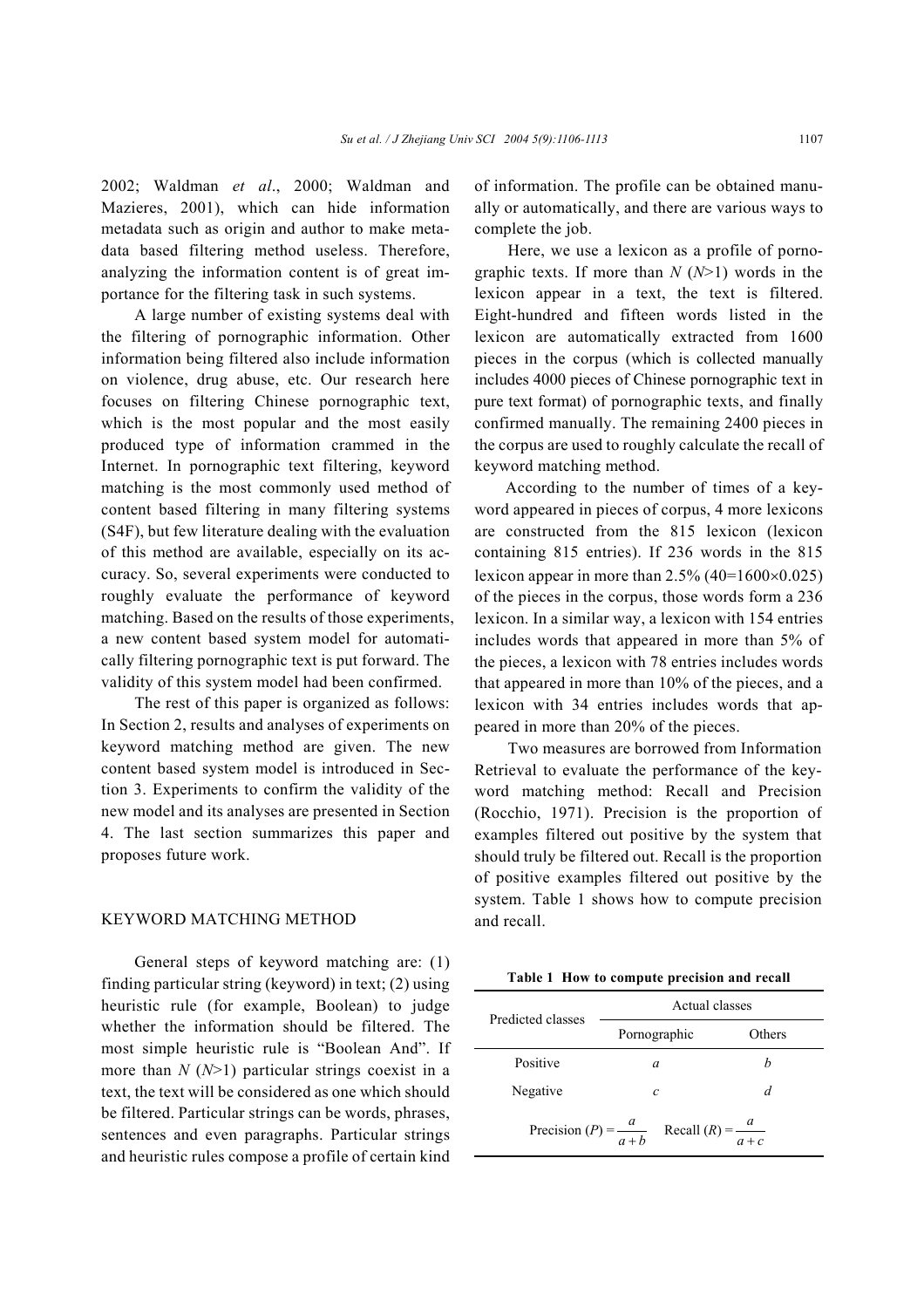Sample recall varies with variation of the lexicon size and the filtering threshold (*N*). The result of the recall experiment is shown in Table 2.

**Table 2 Examples of recall on pornographic texts varying with variation of the lexicon size and the filtering threshold (***N***)** 

| Lexicon | 815      | 236   | 154   | 78    | 34       |
|---------|----------|-------|-------|-------|----------|
| $N=3$   | 99.8%    | 99.8% | 99.8% | 99.6% | 98.0%    |
| $N=5$   | 99 7%    | 99.4% | 99.3% | 98.7% | $95.4\%$ |
| $N=8$   | 98.9%    | 98.5% | 98.1% | 96.3% | $91.0\%$ |
| $N=15$  | $96.0\%$ | 94.5% | 93.6% | 89 7% | 74.3%    |

Table 2 shows that:

1) As the number of entries in the lexicon increased, the Recall is increased too. But the rising trend of recall is much slower than that of the numbers. Lexicon with few entries is already capable of high Recall. In actual filtering system, addition of new items (keywords and heuristic rules) into profiles should be done very cautiously.

2) As *N* increased, the recall decreased rapidly, especially when the lexicon's size is small. The proportion of keywords in lexicons that appeared in each pornographic text is small, even though those keywords most likely have high correlation with pornographic texts. In fact, there is no word that appeared in all pornographic texts.

When  $N=3$ , using a small lexicon with only 78 entries, the keyword matching filtering method can reach a high Recall of 99.6%. High Recall is one of most important reasons for the wide use of this method. To estimate the precision of the method, the following experiment was done on the 78 lexicon.

We submitted the keywords in the 78 lexicon to the Google search engine. Each submission used three keywords. The search string was " $S_i$  and  $S_j$ and  $S_k$ <sup>"</sup>, where *S* is a word in the 78 lexicon, and  $0 \le i$ , *j*, *k*≤78, *i*≠*j*≠*k*. More than 42000 results were returned. The first 8000 results were analyzed manually. Only 22% of results returned were pornographic texts. Others were scientific texts about sex or medicine (30%), texts about sports or entertainment news (16%), texts about fashion,

beauty and fitness (27%), and other kinds (5%). That is, on such experiment condition mentioned above, the precision of keyword matching was only about 22%. At the same time, most pornographic texts were filtered out; many other texts with similar glossary were filtered out too.

To find the percentage of scientific texts about sex filtered out, 2500 samples of sex knowledge texts were collected. Experiment to calculate the recall of the keyword matching method using lexicons mentioned before was conducted. The result of the experiment is shown in Table 3.

**Table 3 Examples of recall on scientific texts varying with variation of the lexicon size and the filtering threshold (***N***)** 

| Lexicon | 815   | 236   | 154   | 78    |
|---------|-------|-------|-------|-------|
| $N=3$   | 73.7% | 70.0% | 63.1% | 43.9% |
| $N=5$   | 57.1% | 51.8% | 41.3% | 27.3% |
| $N=8$   | 34.4% | 29.6% | 22.5% | 10.3% |

A part (43.9%) of scientific texts about sex can be filtered out in our pornographic filtering system using single keyword matching method with the 78 lexicon. With increased size of lexicon, the recall increased rapidly. Words which frequently appear in pornographic texts also appear frequently in scientific texts about sex, in news about sports or entertainment and in texts about fashion, beauty and fitness. So, though keywords listed in lexicons are selected carefully by man and have high correlation with pornographic texts, they are also have high correlation with other kinds of texts. A keyword listed in lexicons is not necessarily 'pornographic' itself.

Many text features can be used in profiles. Word is one of those features. Other features are genre, structure, paragraph, tone of text, and so on. Aside from the co-occurrence aspect of words we used in our experiments, other aspect of words, such as distribution, density and collocation between words, can be used. Features and various word aspects used in profiles are all positive characters extracted and refined from positive samples. So, even if positive features listed in profiles are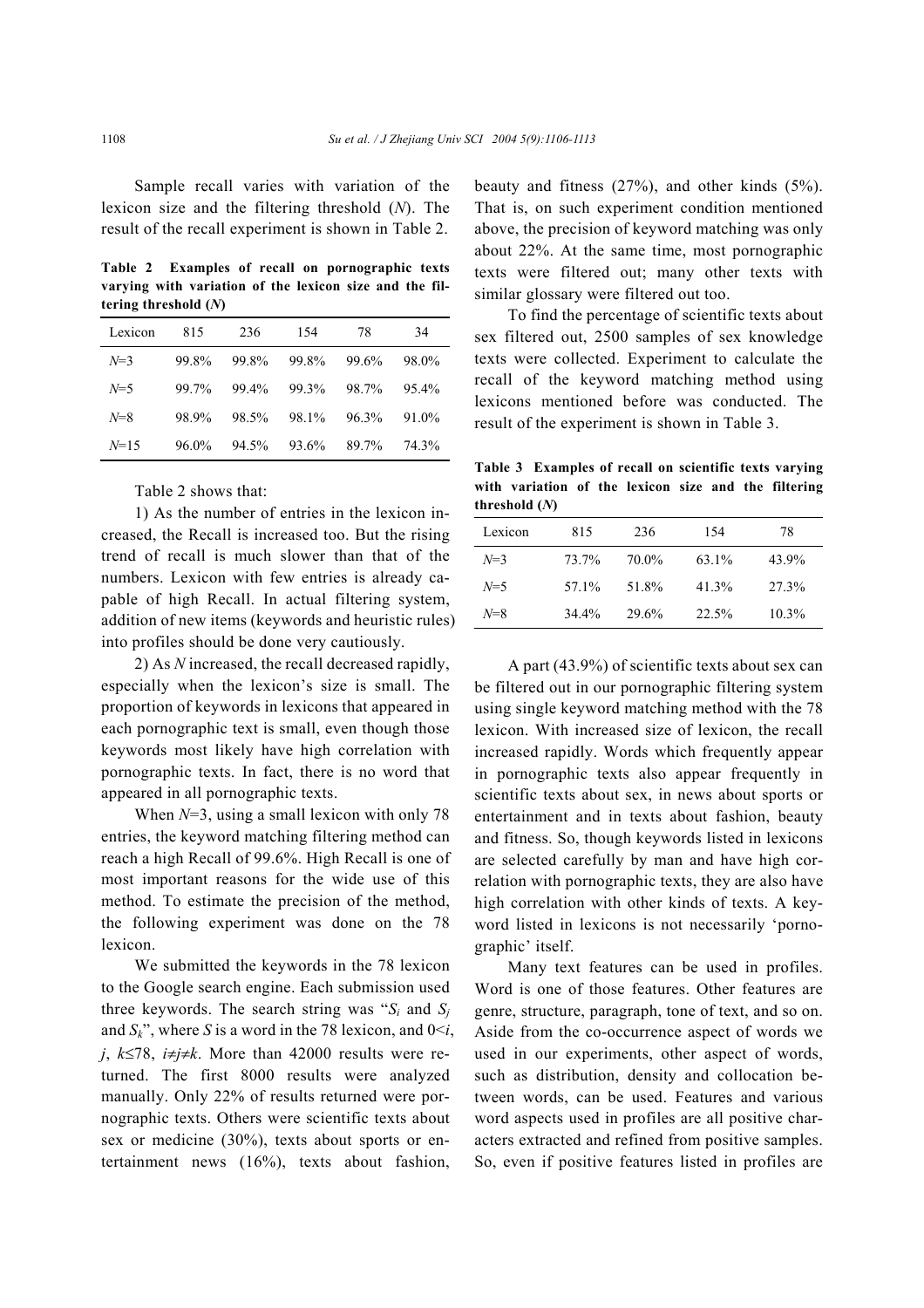elaborated, they can only assure high correlation with positive topic (pornographic texts). It is very difficult to assure those positive features of low correlation with negative topics (non-pornographic texts), as the negative topics are not one or several certain kinds of text but all kinds of text except the

positive one. The keyword matching method uses positive features to distinguish certain texts from others. It is understandable that the recall is affected by the correlation between the positive features and the positive topic, but the prediction is essentially affected by the correlation between the positive features and the positive topic, and by the interlinking correlation between the positive features and the negative topic. That is why the keyword matching method yields high recall but low precision.

To sum up, though the keyword matching method recall is high, the precision is rather low. That keeps the filtering system based on single keyword matching method from being practical. What we should pay close attention to is that, texts which are filtered incorrectly by keyword matching are converged in three categories, with texts in these three categories occupying 93% of all. Therefore, we bring forward an idea: texts filtered out by keyword matching method are called suspicious texts, and intelligent methods of classification will be used to distinguish truly pornographic

texts from those suspicious texts. According to the idea, we design a new model of pornographic text filtering system.

#### **A new model of pornographic text filtering**

The new model of pornographic text filtering is shown in Fig.1. On the basis of the present method of keyword matching shown on the left of Fig.1, a new module named Classification for Reconfirming (Right part of Fig.1) is added. In this module, intelligent technologies of automatic classification are used to distinguish true pornographic texts from suspicious texts, which are filtered out by the keyword matching module. The high recall and high speed of the filtering system can be preserved in the keyword matching module, and high precision can be ensured by the classification for reconfirming module.

Texts for filtering are first processed by the keyword matching module. Texts filtered out by keyword matching module are given to the new classification module for reconfirming. In our system, if more than *N* (*N*=3) keywords (entries of the 78 lexicon) are found coexisting in the text, the text is considered as a suspicious one. Suspicious texts will be classified by a new module. If a suspicious text is identified as a pornographic one by the classifier of the new module, the text will be finally filtered out. If not, the suspicious text will be



**Fig.1 A new content based pornographic text filtering model**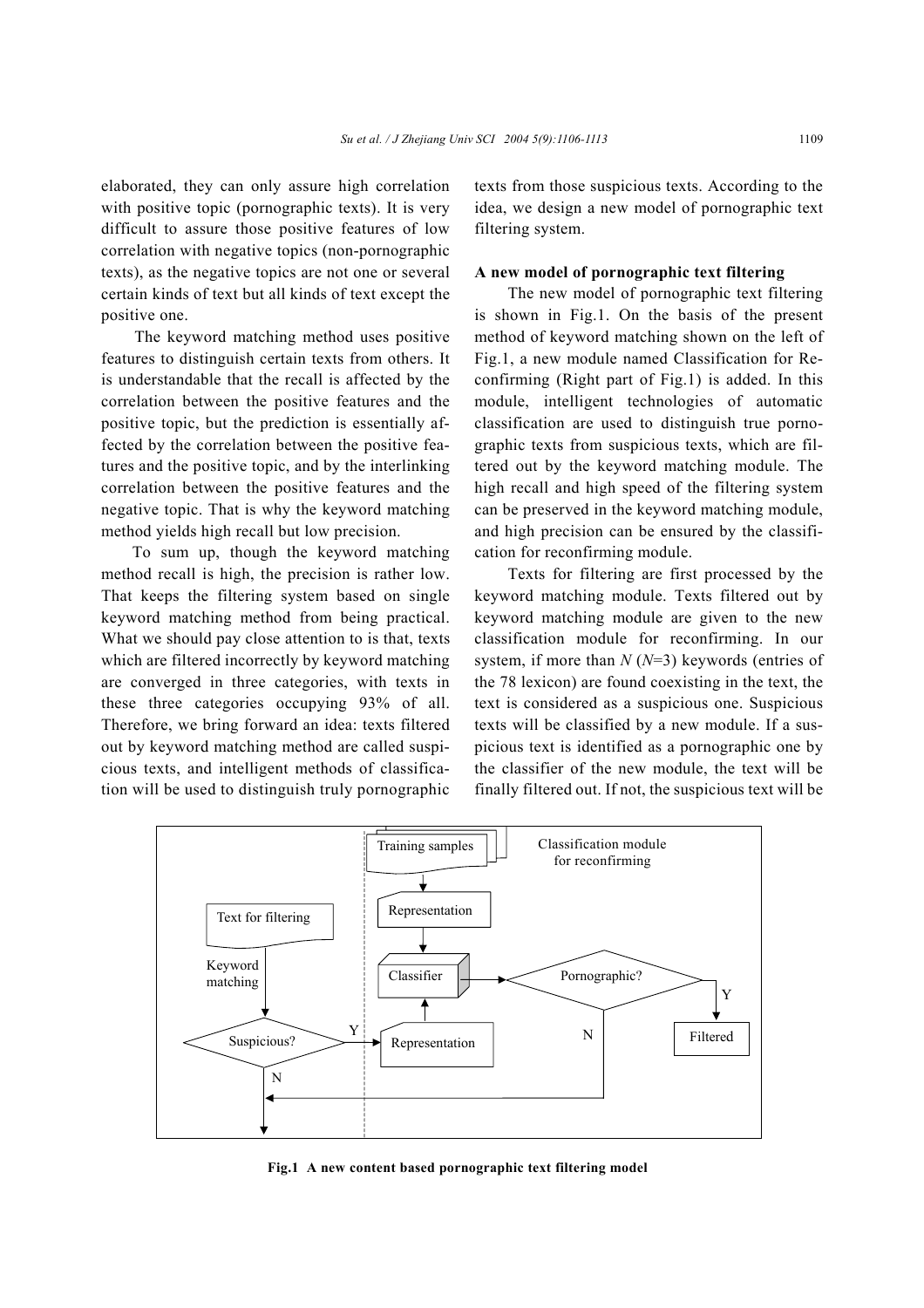passed as a non-pornographic text.

Two key parts of the new module are the classifier and the text representation. According to Section 2, suspicious texts can be roughly sorted in three kinds: scientific texts about sex or medicine, text about sports or entertainment news, and texts about fashion, beauty and fitness. As each kind has its specialties, in order to gain high accuracy of classification, classifiers and representations of text should be designed respectively. Our classification experiment confirmed the validity of the new model. Experiments showed that this model of keyword matching method reinforced by a new module of classification for reconfirming is practical; as it gains much higher precision with little loss of recall compared to the single keyword matching method.

# EXPERIMENTS AND RESULTS

# **Experiments on classification**

Many automatic classification algorithms, such as k-Nearest Neighbor (KNN) (Creecy *et al*., 1992; Yang, 1994), Bayes (Cheeseman *et al*., 1988; John *et al*., 1995), Decision trees (Quinlan, 1986; Lewis and Ringuette, 1994; Apte *et al*., 1998), Neural Network (NN) (Wiener *et al*., 1995; Ng *et al*., 1997), Support Vector Machines (SVM) (Thorsten, 1998). According to Yang and Liu (1999), KNN and SVM are the most outstanding algorithms in English texts classification. After comparing 14 text classification algorithms (Yang, 1997), a conclusion was drawn that KNN is the only one which is suitable for various domains. In Chinese text processing (He *et al*., 2000a; 2000b; 2003), compared to SVM and ARAM, KNN is a better choice. Therefore, in our experiments, we chose the KNN algorithm to do the classification.

Among many different kinds of text representation methods, "bag of words" representation and POS (part of speech) are the most popular. Others are punctuation, special symbol, text structure and so on. Chinese text can also be represented by characters. How to represent a text is much more important for accuracy in text classification than how to choose a good algorithm (Mladenic, 1999). So, in our experiments, four text representation methods: character, bag of words, POS and punctuation were compared.

In text representation, there are many methods, such as Boolean, relative frequency, square root, logarithm, TFIDF, TFC, LTC and so on, for calculating the weight of features (Aas and Eikvil, 1999). For convenient comparison, the easiest weighting system of Boolean was chosen for "bag of words" representation and character representation, and relative frequency weighting were used for other representations.

The corpus for classification was that used in experiments described in Section 2, and included two categories of texts: pornographic text and scientific text of sex and medicine. Three-thousand and two-hundred samples (1600 for each category) of pornographic and scientific texts for training were randomly chosen, and 1420 (710 for each category) were chosen for testing.

Considering the great number of Chinese characters, only characters listed in GB5007-85 are processed in character representation. There are 6763 characters in it, and all of them are in common use. In punctuation representation, 11 punctuations are used. In POS representation, an open POS labeling software provided by Northeastern University (http://www.nlplab.com) was used to extract POS data from text. Twelve POS labels were used. As for bag of words representation, in order to reduce computing time, only 815 words in the feature lexicon of pornographic texts mentioned before were processed. The result of experiments is shown in Table 4.

In KNN algorithm, the fewer features used in the text representation, the faster is the algorithm. The number of features of POS and Punctuation are

**Table 4 Result of reconfirming classification experiment** 

| Precision               | Word | Character | <b>POS</b> | Punctuation<br>and others |
|-------------------------|------|-----------|------------|---------------------------|
| Scientific<br>texts     | 96%  | 90%       | 66%        | 91%                       |
| Porno-<br>graphic texts | 100% | 100%      | 79%        | 95%                       |
| Average                 | 98%  | 95%       | 72.5%      | 93%                       |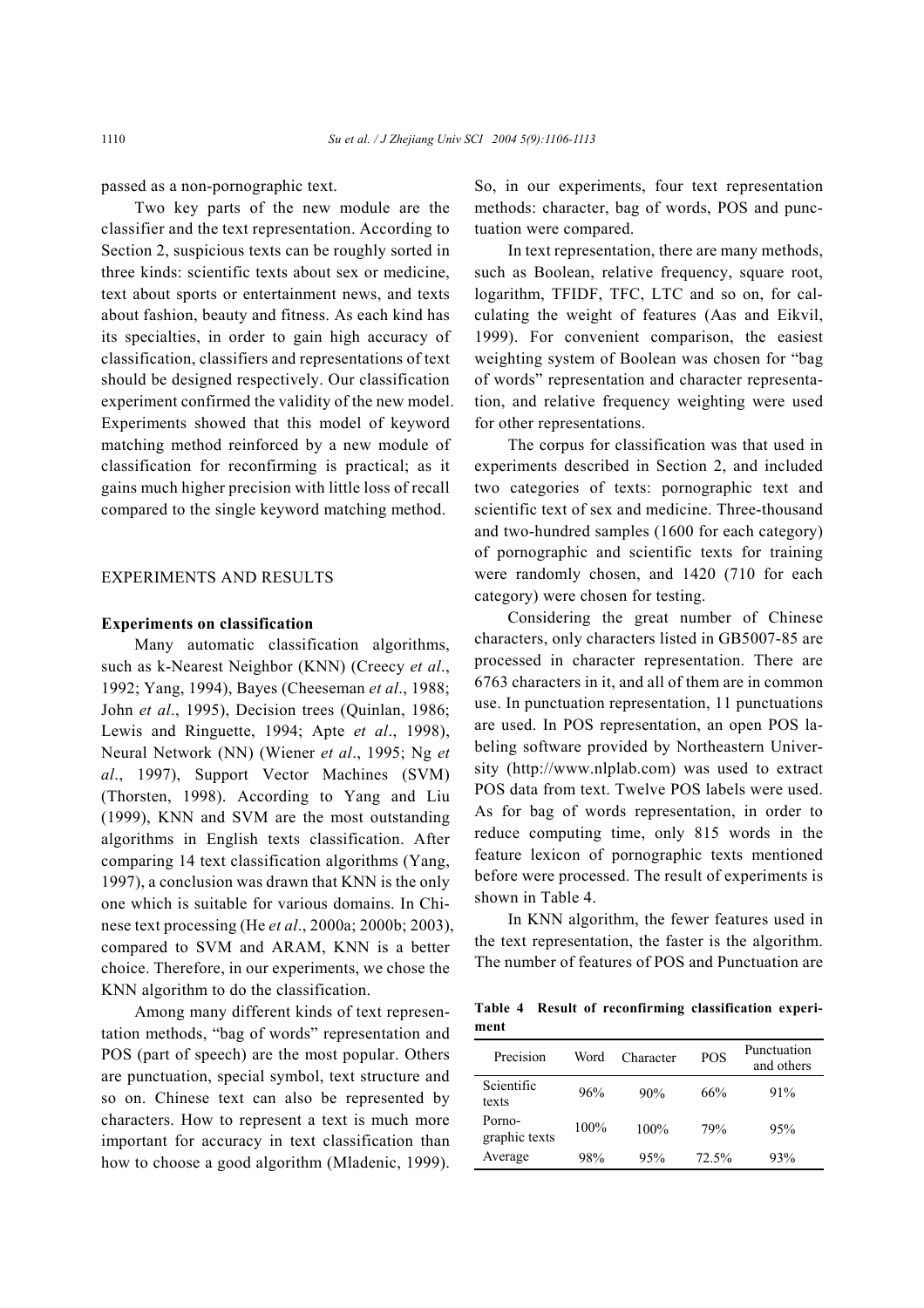the least. But because extracting features of POS from Chinese texts is a rather complicated process, the fastest classifier is the one using features of punctuation.

In the representation method of "bag of words", we used word selection to avoid data sparseness, decrease the text vector dimension and speedup the KNN classifier. We selected a small number of words called subject words which appeared much more frequently in the text to represent it. The result of experiment using 3, 5, 8, 15 subject words is given in Table 5.

**Table 5 Relationship between precision of classification and number of subject words extracted from text** 

|                       | 3 words | 5 words  |          | 8 words 15 words |
|-----------------------|---------|----------|----------|------------------|
| Pornographic<br>texts | 88.0%   | 92.5%    | 97.1%    | $100\%$          |
| Scientific<br>texts   | 91.5%   | $96.4\%$ | $96.4\%$ | 95.0%            |
| Average               | 89 7%   | $94.4\%$ | $96.7\%$ | 97.5%            |

The result of experiment showed that small number of subject words could accelerate the classifier but decreased accuracy slightly. Using only 8 subject words to represent the text, the KNN classifier can process 2.7 pieces every second, as quickly as the KNN classifier using punctuation representation.

Two similar text classification experiments using bag of words representation were conducted. One was classified pornographic texts from sports or entertainment news and the other classified pornographic vs texts about fashion, beauty and fitness. Sample texts of these two kinds were retrieved from the http://www.sohu.com.cn, one of the most popular websites in China. There are 3500 (1750 for training and 1750 for testing) texts about fashion, beauty and fitness and 2400 (1200 for training and 1200 for testing) about sports or entertainment news. Using 8 subject words to represent the text, the KNN classifier can distinguish 93.4% pornographic texts from texts about fashion, beauty and fitness, and 98.5% pornographic texts from text about news of sports or entertainment.

The experiments above showed that though

suspicious texts have glossary similar to that of pornographic texts, intelligent classification can distinguish them very well.

# **Experiment on the new filtering model**

According to results of classification experiments, KNN algorithm and 8 subject words representation method were used to construct the classifier in our filtering system. We continued the performance experiment mentioned in Section 2, using the new classification module of the new model to distinguish pornographic texts from suspicious texts filtered by the keyword matching module. Suspicious texts were the 8000 texts which were labeled manually. There were 1758 pornographic texts, 2411 scientific texts about sex or medicine, 1205 texts of news about sports or entertainment, 2157 texts about fashion, beauty and fitness and 469 other texts.

The KNN classifier filtered out 1977 'pornographic' texts, of which 1662 were pornographic texts. The precision of the new model was 84.0%, much higher than the precision of the single keyword matching method. As 96 true pornographic texts are mis-classified, the recall of the new model was lowered to 94.5×99.6%=94.1%.

Under the condition of the experiment mentioned above, the precision of the whole filtering system rose from 22% to 84%, and the recall decreased from 99.6% to 94.1%. As non-suspicious texts only were processed by the keyword matching module, the overall speed of the system was not slowed down. The new model improved greatly the precision of the filtering system with little loss of recall and speed.

# **CONCLUSION**

The keyword matching method is widely used in harmful text filtering systems. The speed is crucial for filtering systems. Outstanding advantages of this method are high speed and simplicity to realize. Profiles which describe certain kinds of texts used in the method can be inspected, adjusted and modified directly by man via man-machine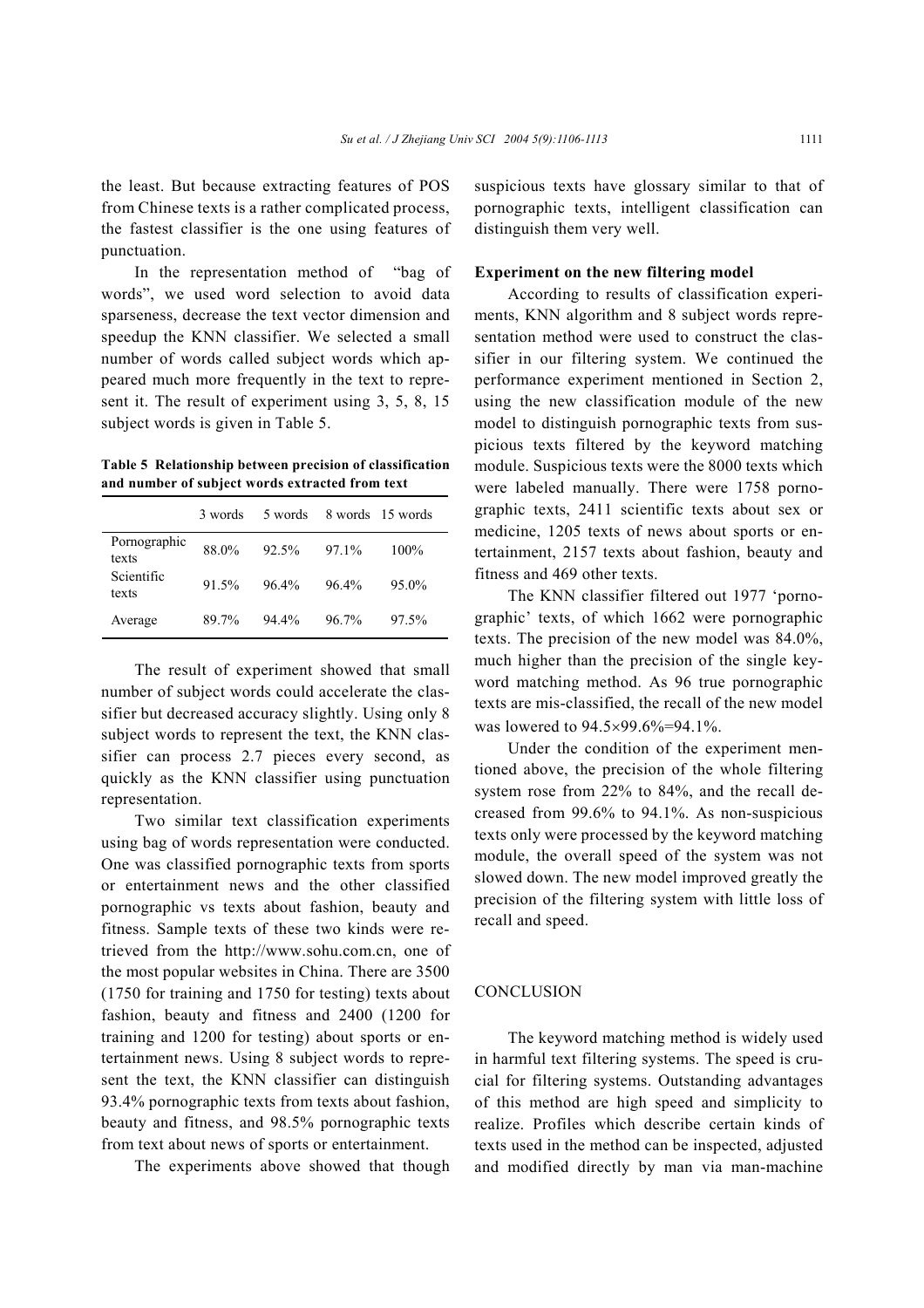interface. Description of certain kinds of text is different in different systems; and items in the profiles are different too. The quality and quantity of items in profiles have great influence on the filtering performance. It is difficult to accurately evaluate the performance of filtering systems, as any change in the profile will influence the performance more or less.

Our survey of several pornographic texts filtering systems revealed that most systems use merely words to construct the profile; and that their effects on the systems are not good enough to be practical. Then, we design a simple experiment to evaluate roughly the precision and recall of the keyword matching method and intend to find the key problems. After analyzing the results of experiments using the present keyword matching method, the main problem of low precision was found. The problem cannot be solved by improving the present keyword matching method or the method of constructing the profile, to say nothing about modifying the profile. The reason is that though all items in profile are positive features of pornographic texts; all those features are more or less correlated with other texts. So, there will doubtless be other texts filtered out by the keyword matching method.

In order to distinguish those other texts from true pornographic texts, a new model based on reconfirmation is put forward. A new module named Classification Module for Reconfirming is added to the model. The new module using intelligent technologies of classification distinguishes true pornographic texts from texts filtered out by the keyword matching method, which include pornographic texts and not pornographic.

Experiments showed that the model achieved high precision with little loss of recall. In order to get better performance of the new model based on reconfirming, our further research will focus on:

1) Research methods to construct and update the profile of every kind of offensive or undesirable text automatically, and find general methods to describe characteristics of offensive or undesirable text.

2) Investigate how to select key features in

classification and design and test more algorithms to construct faster classifier.

3) Carry out long-term testing, and apply the reconfirming based model to other kinds of filtering systems for offensive or undesirable information.

## **References**

- Aas, K., Eikvil, L., 1999. Text Categorisation: A Survey. http://citeseer.nj.nec.com/aas99text.html.
- Amos, F., Jared, S., 2002. Censorship Resistant Peer-to-Peer Content Addressable Networks. Proceedings of Symposium on Discrete Algorithms.
- Apte, C., Damerau, F., Weiss, S., 1998. Text Mining with Decision Rules and Decision Trees. Proceedings of the Conference on Automated Learning and Discovery, Workshop 6: Learning from Text and the Web.
- Ding, C., Chi, C.H., Deng, J., Dong, C.L., 1999. Centralized Content-Based Web Filtering and Blocking: How Far Can It Go? IEEE SMC'99 Conference Proceedings. 1999 IEEE International Conference on Systems, Man, and Cybernetics, **2**:115-119.
- Cheeseman, P., Kelly, J., Self, M., Stutz, J., Taylor, W., Freeman, D., 1988. Autoclass: A Bayesian Classification System. Proc. Fifth Int. Conf. on Machine Learning. San Mateo, California, p.54-64.
- Creecy, R.H., Masand, B.M., Smith, S.J., Waltz, D.L., 1992. Trading mips and memory for knowledge engineering: Classifying census returns on the connection machine. *Comm. ACM*, **35**:48-63.
- Honorguard. Christian Filtered Internet Service on the Internet. http://www.honorguard.net/.
- Infranet. A System that Enables Clients to Surreptitiously Retrieve Sensitive Content via Cooperating Web Servers Distributed across the Global Internet. http://nms.lcs.mit.edu/projects/infranet.
- He, J., Tan, A.H., Tan, C.L., 2000a. Machine Learning Methods for Chinese Web Page Categorization. In proceedings, ACL'2000 International Workshop on Chinese Language Processing, Hong Kong.
- He, J., Tan, A.H., Tan, C.L., 2000b. A Comparative Study on Chinese Text Categorization Methods. Proceedings, PRICAI'2000 International Workshop on Text and Web Mining, Melbourne, p.24-35.
- He, J., Tan, A.H., Tan, C.L., 2003. On Machine Learning Methods for Chinese Document Classification. *Applied Intelligence*, **18**:311-322.
- John, G.H., Langley, P., 1995. Estimating Continuous Distributions in Bayesian Classifiers. Proceedings of the Eleventh Conference on Uncertainty in Artificial Intelligence. Morgan Kaufmann Publishers, San Mateo, p. 338-345.
- Lewis, D.D., Ringuette, M., 1994. Comparison of Two